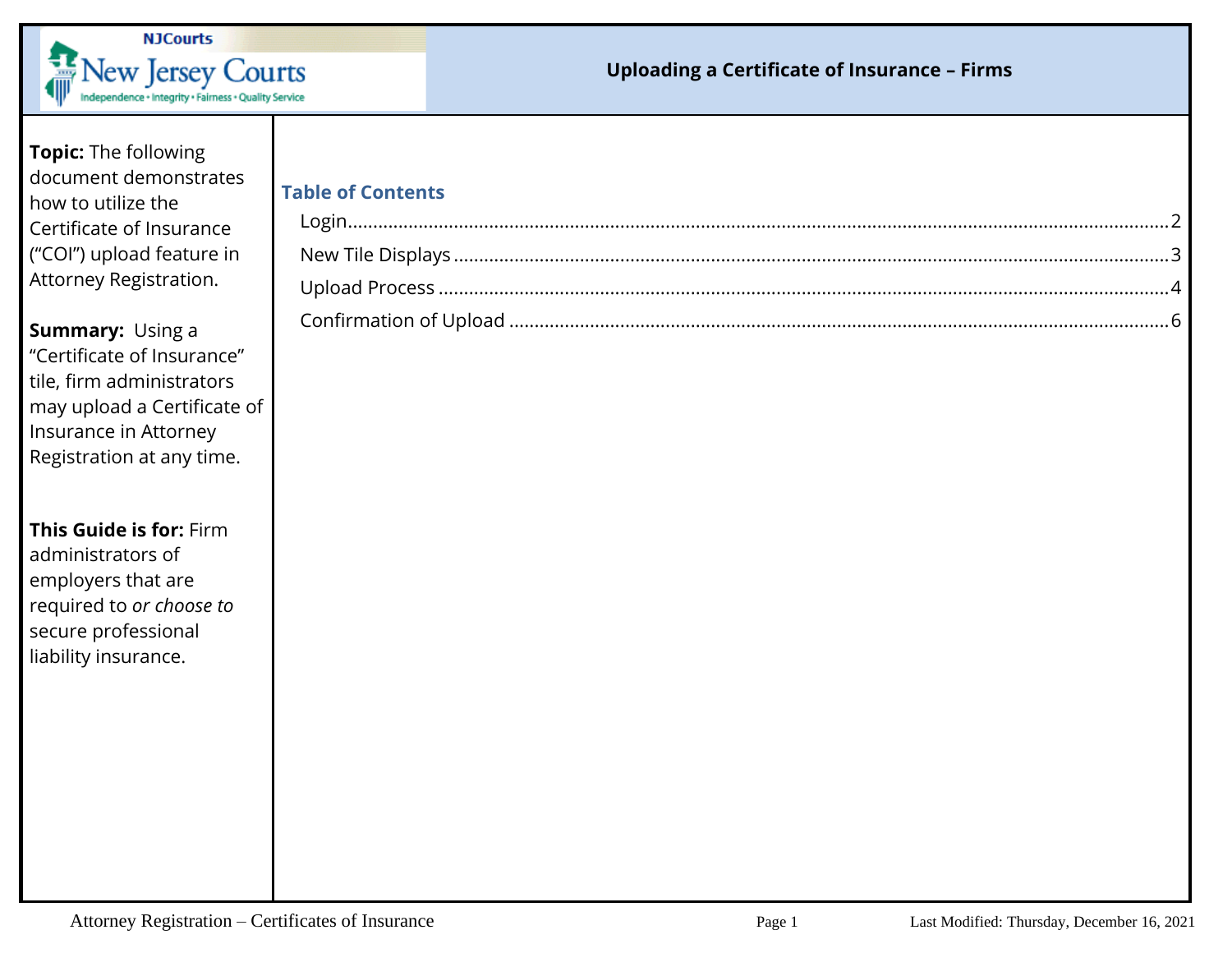

## **Login**

<span id="page-1-0"></span>Existing users with access to the Attorney Registration and Payment application will login with their firm's **F ID** and password.

| Log in help                                                                                                                                                                                                                                                          | Enter user ID and password. If you have been provided with a temporary<br>password, login below.                                                |                                |                  |
|----------------------------------------------------------------------------------------------------------------------------------------------------------------------------------------------------------------------------------------------------------------------|-------------------------------------------------------------------------------------------------------------------------------------------------|--------------------------------|------------------|
| To request information about your existing ID click Forgot User ID?<br>Follow the steps below if you're receiving "Authentication Failed" error message when attempting to log in                                                                                    |                                                                                                                                                 | User ID*<br>User ID            | Forgot User ID?  |
| 1. Click the Forgot Password? link<br>2. Answer the security questions when prompted<br>3. An email will be sent to the email address used to activate the account<br>4. Open the email and follow the instructions                                                  |                                                                                                                                                 | Password *<br>Password         | Forgot Password? |
|                                                                                                                                                                                                                                                                      | If you are still unable to successfully login after resetting your password, please contact the Help Desk at 609-421-6100 for assistance.       |                                | Login            |
|                                                                                                                                                                                                                                                                      | If you have not received an activation email after registering, click Resend Activation Email to request the activation email to be sent again. | <b>Resend Activation Email</b> |                  |
| To access the New Jersey Courts website, click NJCourts.gov                                                                                                                                                                                                          |                                                                                                                                                 |                                |                  |
| <b>Browser compatibility</b>                                                                                                                                                                                                                                         |                                                                                                                                                 |                                |                  |
| There is a known issue with Internet Explorer Version 11 running on Windows 10 which is causing users to attempt to login multiple times unsuccessfully.<br>If you encounter this issue, please use another browser (e.g., Chrome, Microsoft Edge, Safari, Firefox). |                                                                                                                                                 |                                |                  |
|                                                                                                                                                                                                                                                                      |                                                                                                                                                 |                                |                  |
|                                                                                                                                                                                                                                                                      | Show more                                                                                                                                       |                                |                  |
|                                                                                                                                                                                                                                                                      | <b>Employer Registration</b><br><b>Public Access</b><br>and Payment<br>ैं                                                                       | i                              |                  |
|                                                                                                                                                                                                                                                                      | 叼                                                                                                                                               | 叼                              |                  |

Enterprise Portal landing

Click the **Employer Registration and Payment** tile on the

page.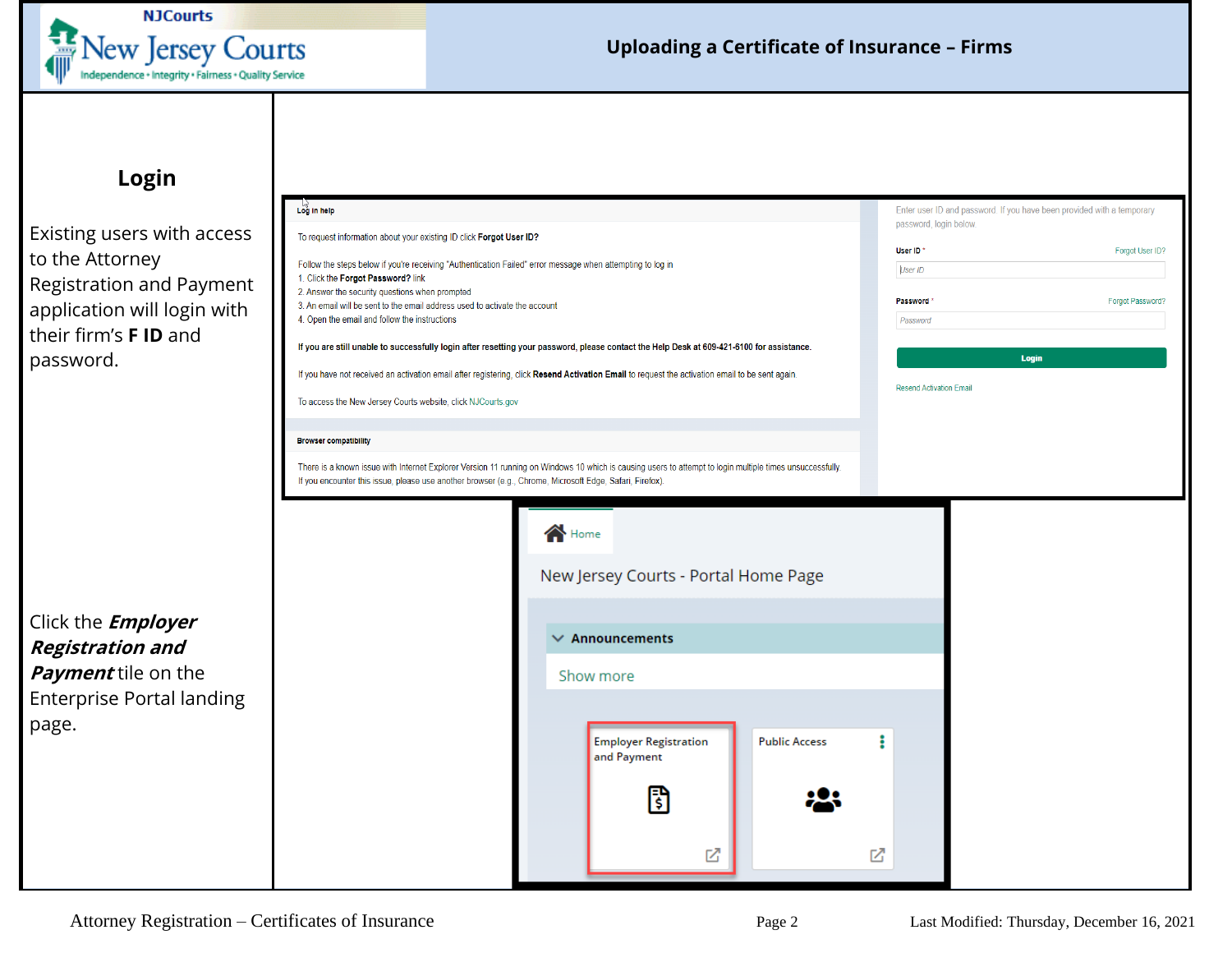

# <span id="page-2-0"></span>**New Tile Displays**

Click on the **Add/Update Certificate of Insurance** tile.

The tile *takes the place* of mailing/faxing a Certificate of Insurance to the Supreme Court.

**Note:** Insurers and insurance agents have their own portal for uploading COIs.

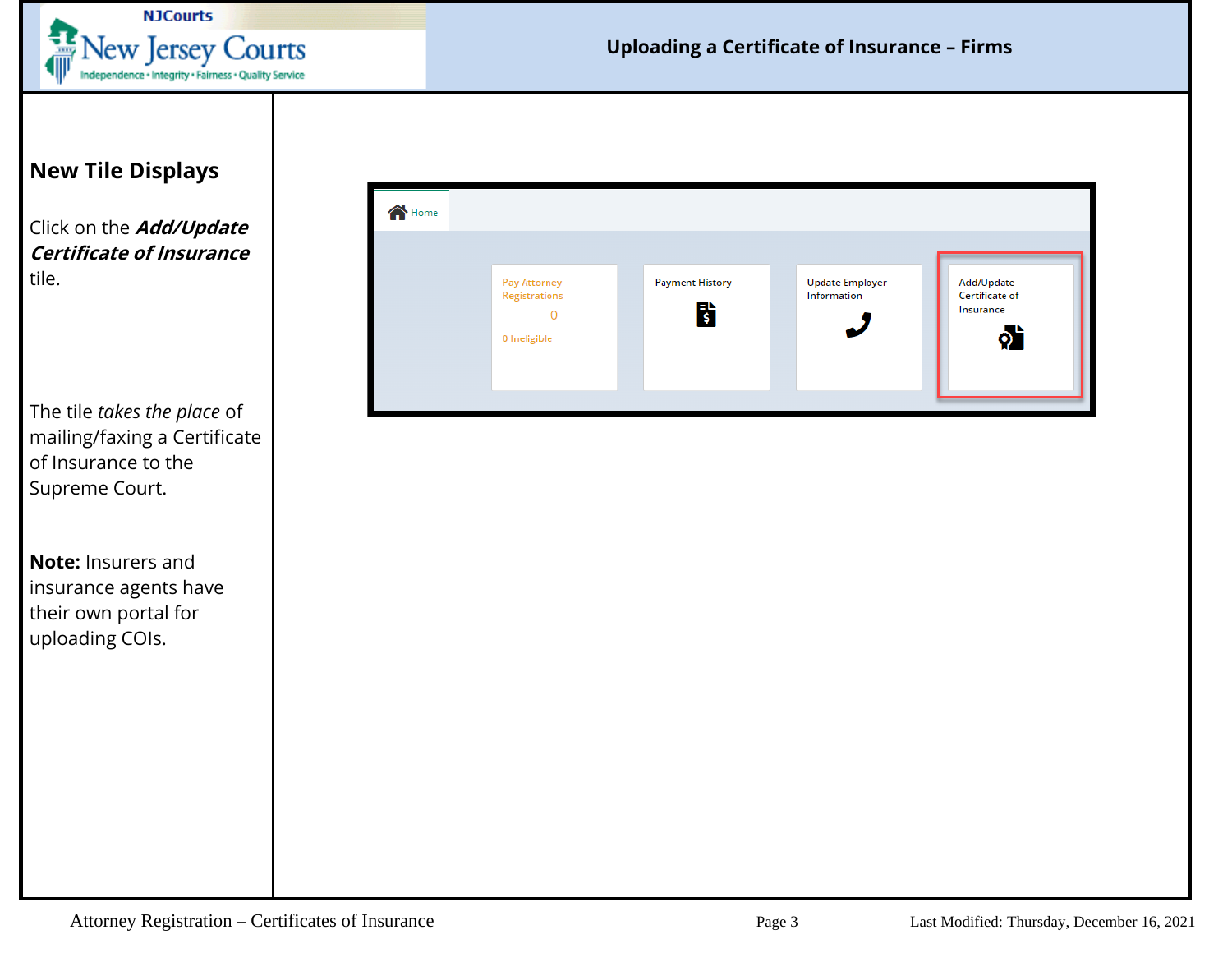

### **Uploading a Certificate of Insurance – Firms**

# <span id="page-3-0"></span>**Upload Process**

Clicking the tile opens the upload screen:

- 1) **Insured** section displaying the firm/entity insured
- 2) **Firm** billing email
- 3) **Certificates on File** section displaying up to the last five (5) years' worth of Certificates of Insurance
- 4) **Submitted Date** is the date the COI was **uploaded**
- 5) **'View'** button opens a PDF of the COIs
- 6) **Documents** section for uploading Certificates of Insurance

### To begin **upload**, click on

### + Add Certificate of Insurance

- 1) Drag and drop, **or**
- 2) Select a **PDF**, and
- 3) **Click** 'Attach'

| 10e                                                                                |                        |                                 |                                                                                              |                                                     |                 |
|------------------------------------------------------------------------------------|------------------------|---------------------------------|----------------------------------------------------------------------------------------------|-----------------------------------------------------|-----------------|
| Insured<br>1<br>Name<br>LIPPINCOTT, PENNYPACKER,<br>WIGGLESWORTH, HARRINGTON & CRI |                        | $\mathsf{ID}$<br>F00030011      | Email                                                                                        | $\overline{2}$<br>SUSAN.FLYNN@NJJUDLAB.NJCOURTS.GOV |                 |
| Certificates on file                                                               | $\left 3\right\rangle$ |                                 | $\overline{4}$                                                                               |                                                     |                 |
| <b>Effective date</b>                                                              | <b>Expiration date</b> | <b>Description</b>              | <b>Submitted date</b>                                                                        | <b>Transaction ID</b>                               | $\boxed{5}$     |
| 01/01/2017                                                                         | 12/31/2017             | COI                             | 12/13/2021                                                                                   | ATY2021REG517                                       | View            |
| 01/01/2020                                                                         | 12/31/2020             | COI Firm admin                  | 12/06/2021                                                                                   | ATY2021REG451                                       | <b>View</b>     |
| 01/01/2021                                                                         | 12/31/2021             | Misc file for uploads           | 12/01/2021                                                                                   | ATY2021REG413                                       | View            |
| Documents                                                                          | $6\phantom{1}6$        |                                 |                                                                                              |                                                     |                 |
| Required documents *                                                               |                        |                                 |                                                                                              |                                                     |                 |
| $\blacklozenge$ Add Certificate of Insurance                                       |                        |                                 |                                                                                              |                                                     |                 |
|                                                                                    |                        |                                 |                                                                                              |                                                     |                 |
|                                                                                    |                        |                                 |                                                                                              |                                                     | Submit<br>Close |
|                                                                                    |                        | <b>Attach file(s)</b><br>Cancel | <b>Drag and drop files here</b><br>or<br><b>Select file(s)</b><br>−<br><b>CDF</b><br>COI.pdf | ×<br>3<br><b>Attach</b>                             |                 |
|                                                                                    |                        |                                 |                                                                                              |                                                     |                 |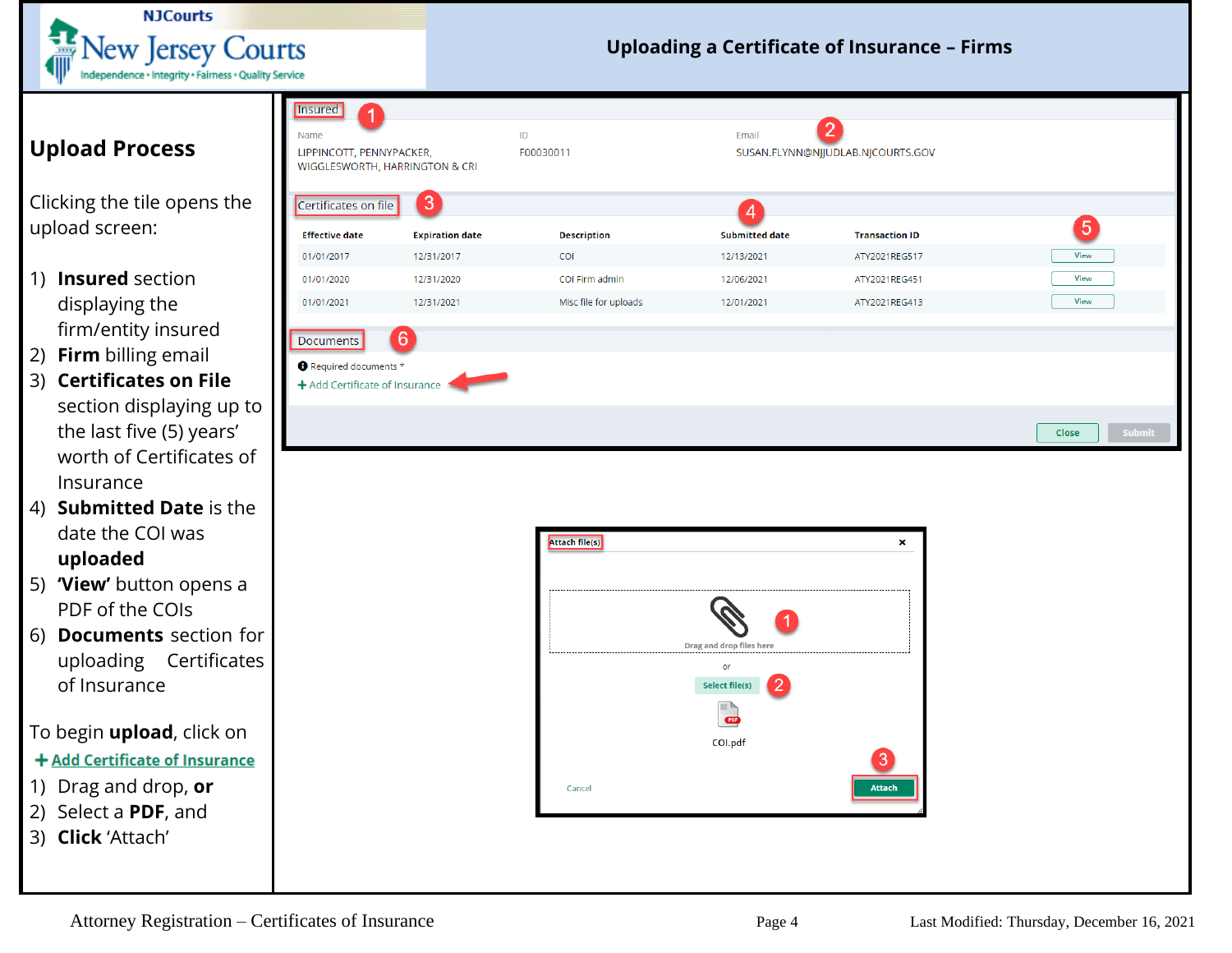